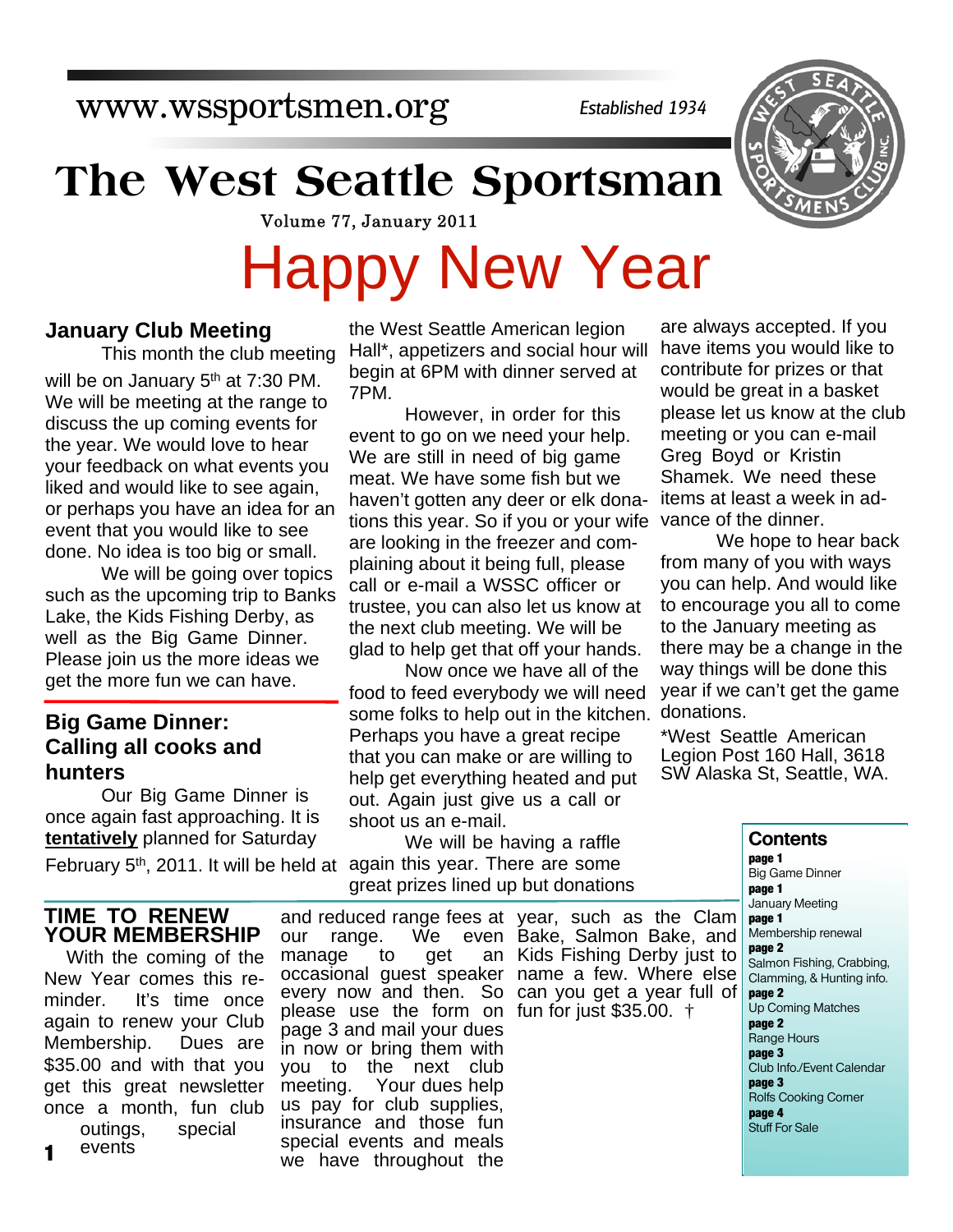#### **Salmon Fishing**

Freshwater anglers looking to hook salmon will have opportunities in January. Anglers can find late-run coho salmon in some of the region's rivers, including the Humptulips, Naselle, Satsop and Willapa. The Skookumchuck also is a good bet for anglers fishing for late-run coho, as well as steelhead.

For winter chum salmon, anglers should try fishing the Nisqually.

On Puget Sound, Marine Area 13 (South Puget Sound) remains open for salmon. However, regulations for Marine Area 13 change Jan. 1, when anglers will have a daily limit of one salmon. Anglers should be aware that salmon fisheries in marine areas 11 (Tacoma-Vashon Island) and 12 (Hood Canal) closed Jan. 1. Before heading out on the Sound, anglers should check the regulations on WDFW's website at http://wdfw.wa.gov/fishing/regula tions/ .

#### **Crabbing**

The Puget Sound crab fishery closed at sunset on Jan. 2, and crabbers are reminded that they are required to report their winter catch to WDFW by Feb. 1. Reports are due for the season running Sept. 7 to Jan. 2, whether or not crabbers actually fished or caught Dungeness crab. To

#### submit catch reports, crabbers may send their catch record card to WDFW by mail or file their report on the department's licensing website. The mailing address is WDFW CRC Unit, 600 Capitol Way N., Olympia, WA 98501- 1091. The online reporting system is available Jan. 3-Feb. 1 at https://fishhunt.dfw.wa.gov/wdfw/ puget\_sound\_crab\_catch.html .

#### **Clamming**

Opportunities to dig clams at Hood Canal increased Jan. 1, when Belfair State Park in Mason County opened for littleneck, butter, manila and other clams. Recent surveys indicate that the clam population will support a fishery at the park. For more information on clam-digging opportunities in Hood Canal and elsewhere, visit WDFW's website at

http://wdfw.wa.gov/fishing/shellfis h/beaches/ .

#### **Hunting**

Most big-game hunts in the region will be closed by the start of January, although, waterfowl hunters still have time to bag ducks and geese. Hunters have through Jan. 30 to hunt for ducks in the region. Goose hunts in Goose Management Area 3 also are open seven days a week through Jan. 30. However, hunts in Goose Management Area 2B (Pacific County) are limited to Jan. 2, and Saturdays and

Wednesdays only from Jan. 5-15. The brant hunting season in Pacific County is open Jan. 15, 16, 18, 20, 22, 23, 25, 27, 29 and 30.

Waterfowl hunters should check the Waterfowl and Upland Game pamphlet online at http://wdfw.wa.gov/hunting/regula tions/ for details.

Hunters who purchased tags for black bear, deer, elk or turkey are reminded that reports on their hunting activities are due by Jan. 31 for each 2010 tag purchased. Hunters can file a report by calling (877) 945-3492, or by the Internet at https://fishhunt.dfw.wa.gov . Those who miss the deadline must pay a \$10 penalty before they can purchase a 2011 hunting license. On the other hand, hunters who submit their reports by Jan. 10 will be entered into a drawing for five deer permits and four elk permits in various areas of the state.

New this year, WDFW is requiring hunters to file separate reports for general-season hunting activities and for special-permit hunts for deer, elk, black bear and turkey. That change will give game managers more information about hunters' success during both kinds of seasons. Whether reporting online or over the phone, hunters should follow the prompts until they receive a confirmation number for each report.

#### Up coming Small bore & Air Matches **Range Hours and Activity**

Monday - Small Bore - 6:00 PM,

Tuesday - Rifle League, - 6:00 PM Wednesday - Juniors - Call Fred Burr at 206-935-4883 for information. Cost: Adult members \$2.00, non- members \$4.00, Juniors \$1.00.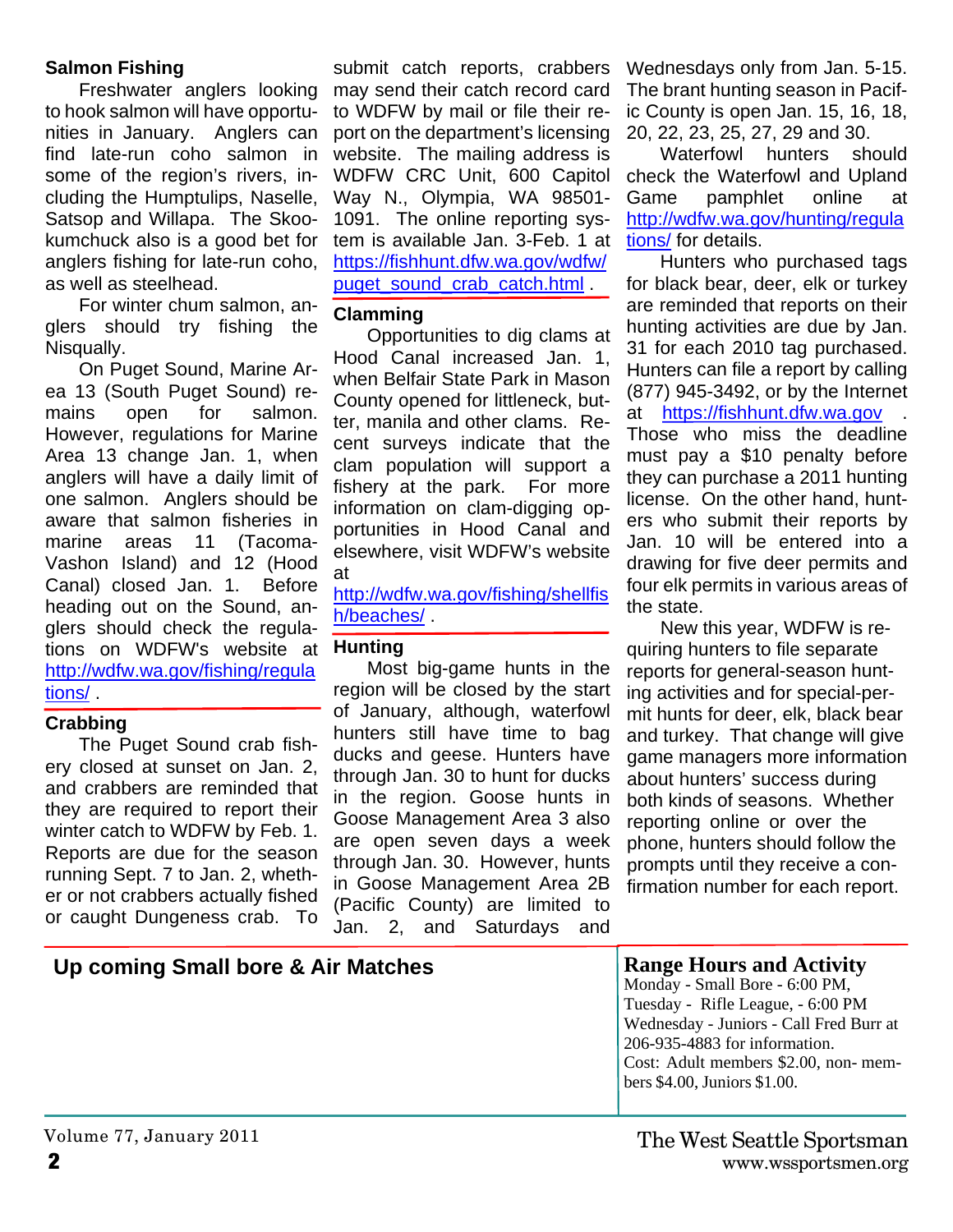#### **The West Seattle Sportsmen's Club Sponsors of the Roger Dahl Rifle Training Range**

President – Tony Olszewski 425-226-5643 Greg Boyd 206-965-9629 Fred Burr Vice Pres. – Steve Loo Fred Burr 206-935-4883 Ernie Frey Secretary – Kristin Shamek Richard George Frank Novito Treasurer – Cam Robinson<br>
Roz & Jerry Mascio<br>
Rec. Sec. – Eric Iwamoto<br>
Roz & Jerry Mascio<br>
Contact us at: info@wssportsmen.org

#### **OFFICERS TRUSTEES LIFE TIME MEMBERS**

Contact us at: info@wssportsmen.org



Rolf's Cooking Corner

**Italian Sausage Skillet**

Served over rice or pasta, this skillet is a hearty favorite. This garden fresh dish gets extra color from a can of stewed tomatoes. The Italian sausage has so many wonderful flavors you don't need to add any other seasonings.

1¼ lb uncooked Italian sausage links.

3 small zucchini or yellow summer squash.

½ cup chopped onion.

1 can (14.5 oz) stewed tomatoes. Hot cooked rice or pasta.

In a skillet over medium heat, brown the sausage until no longer pink; drain. Cut



into ¼ inch slices; return to the skillet to

Add zucchini and onion; cook and stir for 2 minutes. Stir in the tomatoes. Reduce heat; cover and simmer for 10 - 15 minutes or until the zucchini is tender. Serve over rice or pasta. Yield: 4-6

**E v e n t s C a l e n d a r**

Jan 5th- Club Meeting Jan 19th- Board Meeting Feb 5th- Big Game Dinner Maybe? Feb 16th-Board Meeting

If you have any ideas for programs to have at the club meetings or any good outing ideas let one of the Officers or Trustees know. You may contact us at: info@wssportsmen.org

|                                                                                                                                                                                                                                                                                                                                                                                                                                        | sausaye unun no ionger pink, urain.  Cut | servings.                     |                                         |                |
|----------------------------------------------------------------------------------------------------------------------------------------------------------------------------------------------------------------------------------------------------------------------------------------------------------------------------------------------------------------------------------------------------------------------------------------|------------------------------------------|-------------------------------|-----------------------------------------|----------------|
| <b>New</b>                                                                                                                                                                                                                                                                                                                                                                                                                             |                                          | <b>MEMBERSHIP APPLICATION</b> |                                         | <b>Renewal</b> |
| <b>WEST SEATTLE SPORTSMEN'S CLUB</b>                                                                                                                                                                                                                                                                                                                                                                                                   |                                          |                               |                                         |                |
|                                                                                                                                                                                                                                                                                                                                                                                                                                        |                                          |                               |                                         | Date           |
| for membership in the WEST SEATTLE SPORTSMEN'S CLUB and tender herewith the sum of \$<br>payment of one year's dues.<br>"I solemnly swear that I will abide by the Constitution and By-Laws of the West Seattle Sportsmen's Club and<br>help in its up-building and I will not willfully disobey the Game Laws wherever I fish or hunt. I will always be<br>a true sportsman both in the field and to my brother members at all times. |                                          |                               |                                         |                |
|                                                                                                                                                                                                                                                                                                                                                                                                                                        |                                          |                               | If you would like to                    |                |
|                                                                                                                                                                                                                                                                                                                                                                                                                                        |                                          |                               | receive the Club<br>newsletter by email |                |
|                                                                                                                                                                                                                                                                                                                                                                                                                                        |                                          |                               | check here.                             |                |
|                                                                                                                                                                                                                                                                                                                                                                                                                                        |                                          |                               |                                         |                |
|                                                                                                                                                                                                                                                                                                                                                                                                                                        |                                          |                               |                                         |                |
| (New Only)                                                                                                                                                                                                                                                                                                                                                                                                                             |                                          |                               |                                         |                |
|                                                                                                                                                                                                                                                                                                                                                                                                                                        |                                          |                               |                                         |                |

brown completely.

www.wssportsmen.org **3** The West Seattle Sportsman